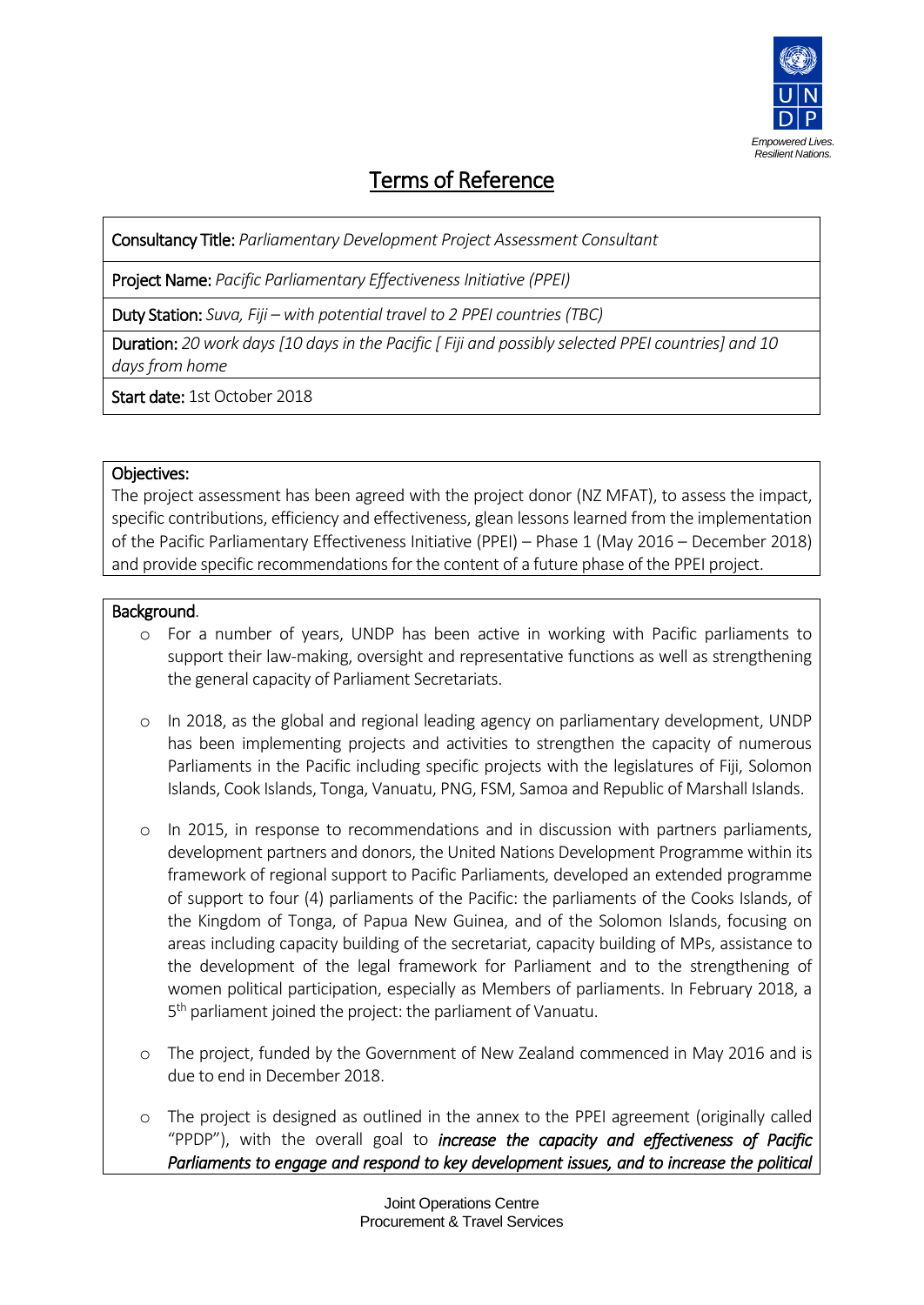*participation of women.* This goal was aligned with Outcome 2 of the UNDP Regional Programme for Asia Pacific 2014-2017<sup>1</sup>, which defined the work of the (then) UNDP Pacific Centre.

- o Two outcomes shaped especially the definition of the PPEI project:
	- $\triangleright$  2.1 Parliaments, constitution making bodies and electoral institutions enabled to perform core functions for improved accountability, participation and representation, including for peaceful transitions; and
	- $\geq 2.6$  Measures in place to increase women's participation in decision-making
- o The project therefore foresaw 5 main results included in the PPDP RRF, summarized as follow:
	- ➢ *Result 1: Members of Parliament are supported more effectively by the parliamentary secretariat through the provision of induction training for first time members, research and briefing materials;*
	- ➢ *Result 2: Cross cutting development issues are mainstreamed in Pacific Parliaments*
	- ➢ *Result 3: A participatory and transparent national planning and budget process is developed*
	- ➢ *Result 4: Capacity of potential women candidates are increased through provision of training and capacity building activities*
	- ➢ *Result 5: An increased number of women candidates is selected by political parties in selected Pacific countries*

### Scope of work/Expected Output

1

The consultant will work on assessing the following:

- 1. Undertake an in-depth review of the implementation of various project components and expected results outlined in the project document with a view to identifying the level of achievement of the original project results and in cases of not achieving, an analysis of the underlying reasons;
- 2. Assess the quality of partnerships, national ownership and sustainability during the project implementation;
- 3. Assess the risks and unexpected challenges not identified in the conceptual stages faced by the project during implementation and how the project has been able to respond to these challenges;
- 4. Assess the impact of the project activities implemented, especially project activities

<sup>&</sup>lt;sup>1</sup> The *UNDP Regional Programme for Asia Pacific 2014-2017* was endorsed by the Executive Board on 31 January 2014. This document sets out the regional implementation of the *UNDP Strategic Plan 2014-2017*. In turn, the work of the Pacific Centre is derived from the regional programme, and is set out in the Pacific Project Document 2014-2017.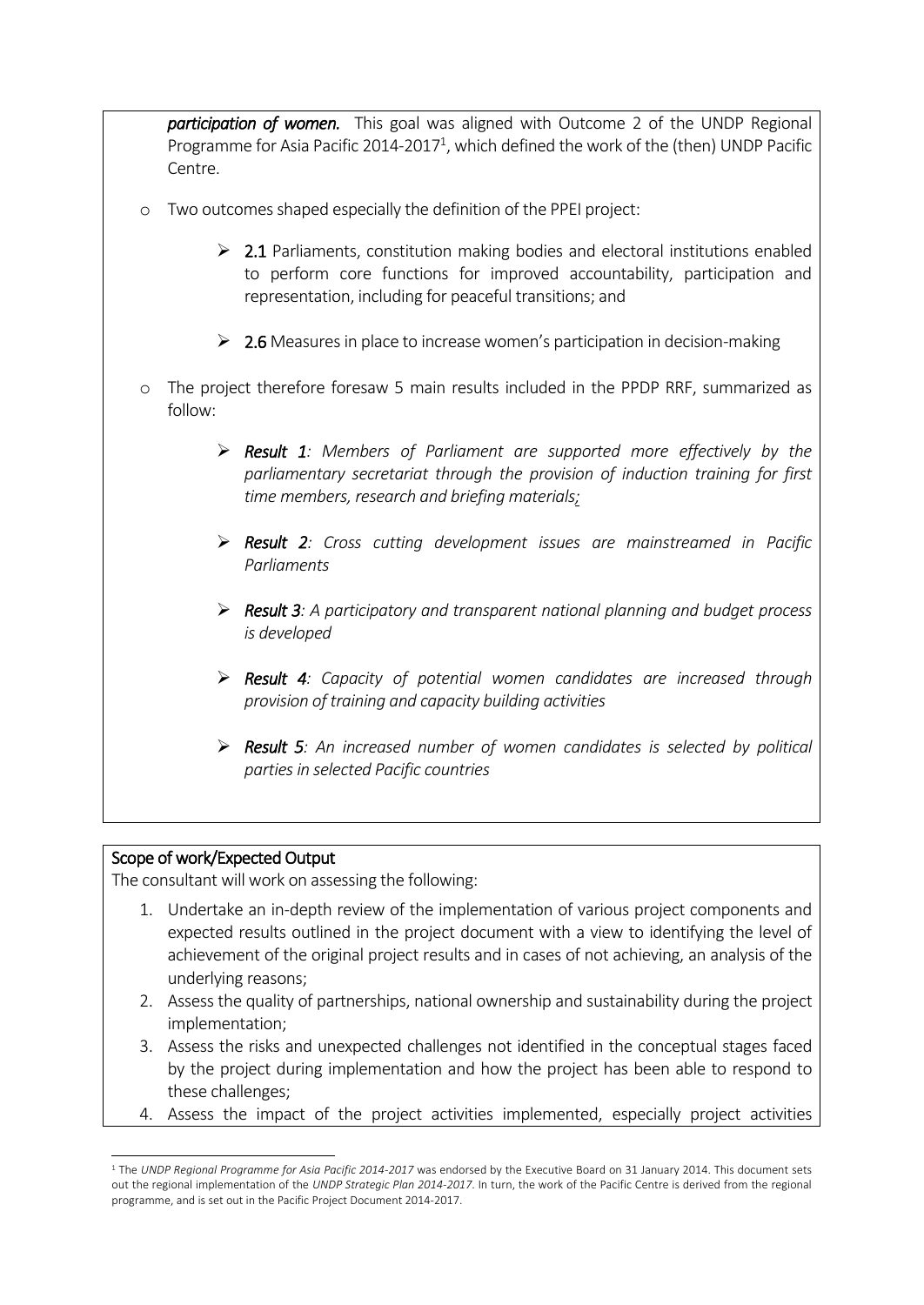relating to capacity building for Parliamentarians, capacity building for Secretariat staff, support for Parliament Committees;

- 5. Extract the lessons learned and best practices that can be considered in the planning and design of future support activities through Phase 2 of the new PPEI Project and the broader regional parliamentary development work;
- 6. Develop specific recommendations on the substantive and geographical focus of a second phase of the PPEI project;
- 7. In particular, envision the inclusion of an additional result into the new Phase II of PPEI, regarding the strengthening of parliamentary Outreach, and of the interactions with the citizens, by the beneficiary parliaments.

In writing the project assessment report, the consultant should pay particular attention to the following criteria:

- Relevance: Evaluate the logic of the process in planning and designing the activities for supporting the beneficiary parliaments;
- Efficiency: Evaluate the efficiency of project implementation, the quality of the results achieved and any time/political constraints during implementation period;
- Effectiveness: Conduct an assessment of how assumptions have affected project achievements and the subsequent management decisions vis-à-vis the cost effectiveness of implementation; to what extent the project outputs have been effectively achieved;
- Impact: Evaluate the impact of the project on its wider environment and its contribution to the wider sectoral objectives summarized in the projects' overall objectives;
- Sustainability: Assess the sustainability of results with specific focus on national capacity and ownership of the process.

# Output and workplan of the consultancy:

The consultant shall produce a report containing the following:

- A report on the findings of the assessment vis-à-vis the impact of the current project results;
- Recommendations on future support to the Phase 2 of the new PPEI Project and the broader regional parliamentary development work based on lessons learned and best practice.

The consultant will undertake the following process in achieving the above output:

- Review of written documents and information gathering;
- Discuss remotely with project stakeholders in all 5 partner parliaments, as well as with NZ High Commissions and other development partners in the PPEI countries, and if logistically achievable travel to 2 parliaments and hold discussions with key individuals and organizations on the ground;
- Present to the parliamentary development team members the initial assessment findings;
- Produce a first draft of the assessment report;
- Produce a final report based on the feedback received.